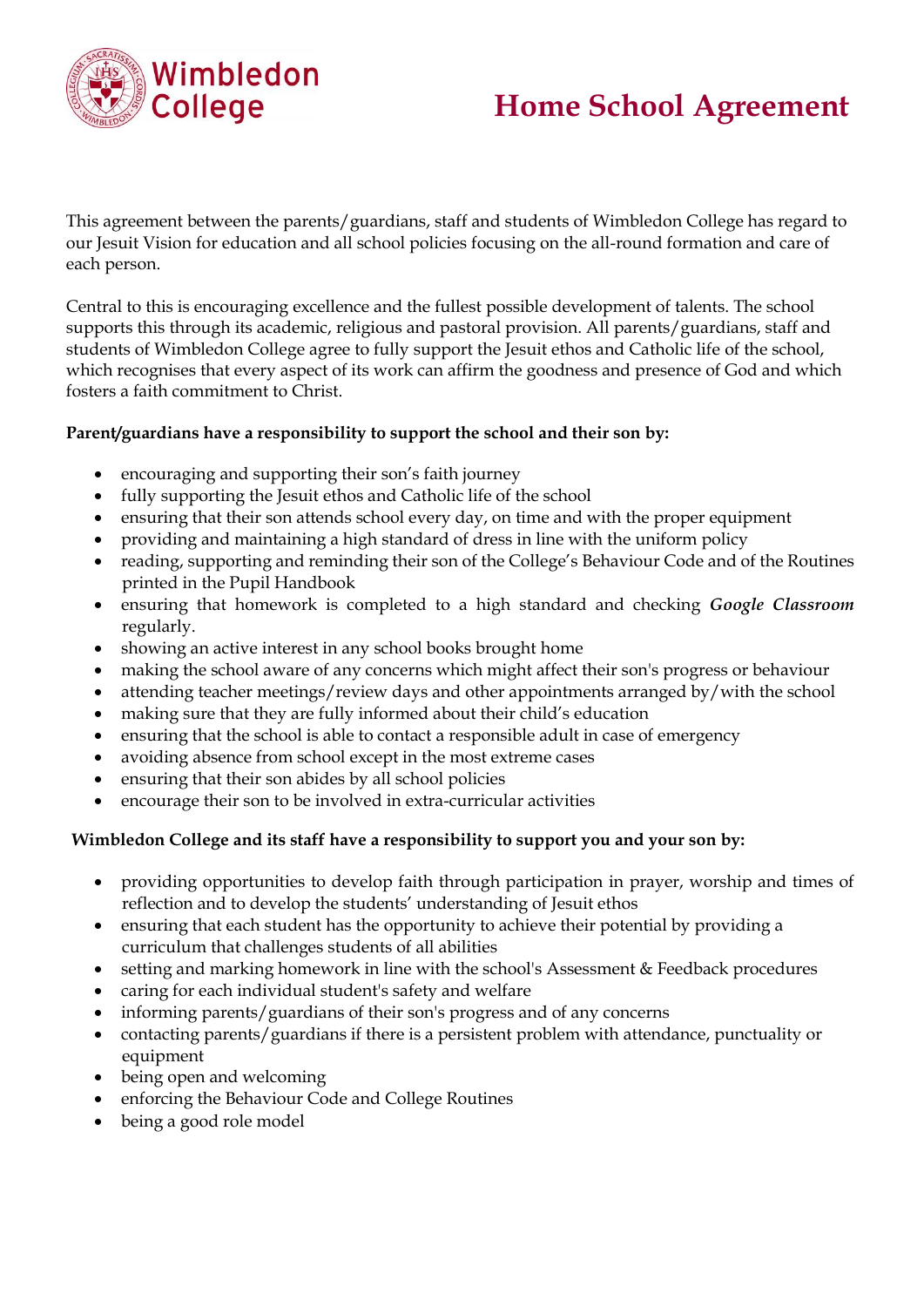

## **Home School Agreement**

• keeping parents informed of school activities through regular letters home, newsletters and notices about special events

#### **Students have a responsibility to support the school and their parents /guardians by:**

- doing their best to develop your skills and talents
- growing as men for others; using your talents to help others in school and the wider community
- attending school every day, on time with the correct equipment
- respect learning and support the ethos of the learning within the classroom
- following the Behaviour Code; respecting other members of the school community
- follow the College's Routines printed in their Pupil Handbook
- maintaining a high standard of school uniform
- doing all class and homework to the best of their ability, neatly and on time
- taking advice from teachers and parents about ways to improve their work
- catching up on any work they have missed
- showing letters and / or their journal to parents/guardians every night
- taking advantage of the extra-curricular activities that the College offers

In the rare event of a fixed term exclusion from school for more than five school days I agree to transport my son to an alternative place of education as identified by the school to enable him to be educated for the remainder of the exclusion before being re-admitted to Wimbledon College. (This is in line with Government Guidance that Wimbledon College must provide facilities for educating children from the sixth day of a long fixed term, external exclusion.)

### **E-Safety Agreement and Acceptable Use of ICT**

Wimbledon College has a curriculum computer network with full internet access to support learning. Boys will also be issued with a school email account. Boys can use these facilities only when parents have signed this agreement.

[Advice: If you receive abusive messages: do not delete them, you do not have to read them but they may be used as evidence; ask for help from a trusted adult [e.g. parent/carer, teacher, PSA, etc] and do not forward a text, email, photo, video, etc. as you may make the problem worse. You may even be breaking the law.]

- 1 I will keep my login and password details secret.
- 2 I will only use the computers for school work and homework.
- 3 I will only use the internet with permission from the teacher in charge
- 4 I will not use messaging software or clients.
- 5 I will use polite standard English in communications and good email etiquette at all times.
- 6 I will not give any personal details, including my address and telephone number or send photographs or videos that could be used to identify me unless expressly permitted by a member of staff.